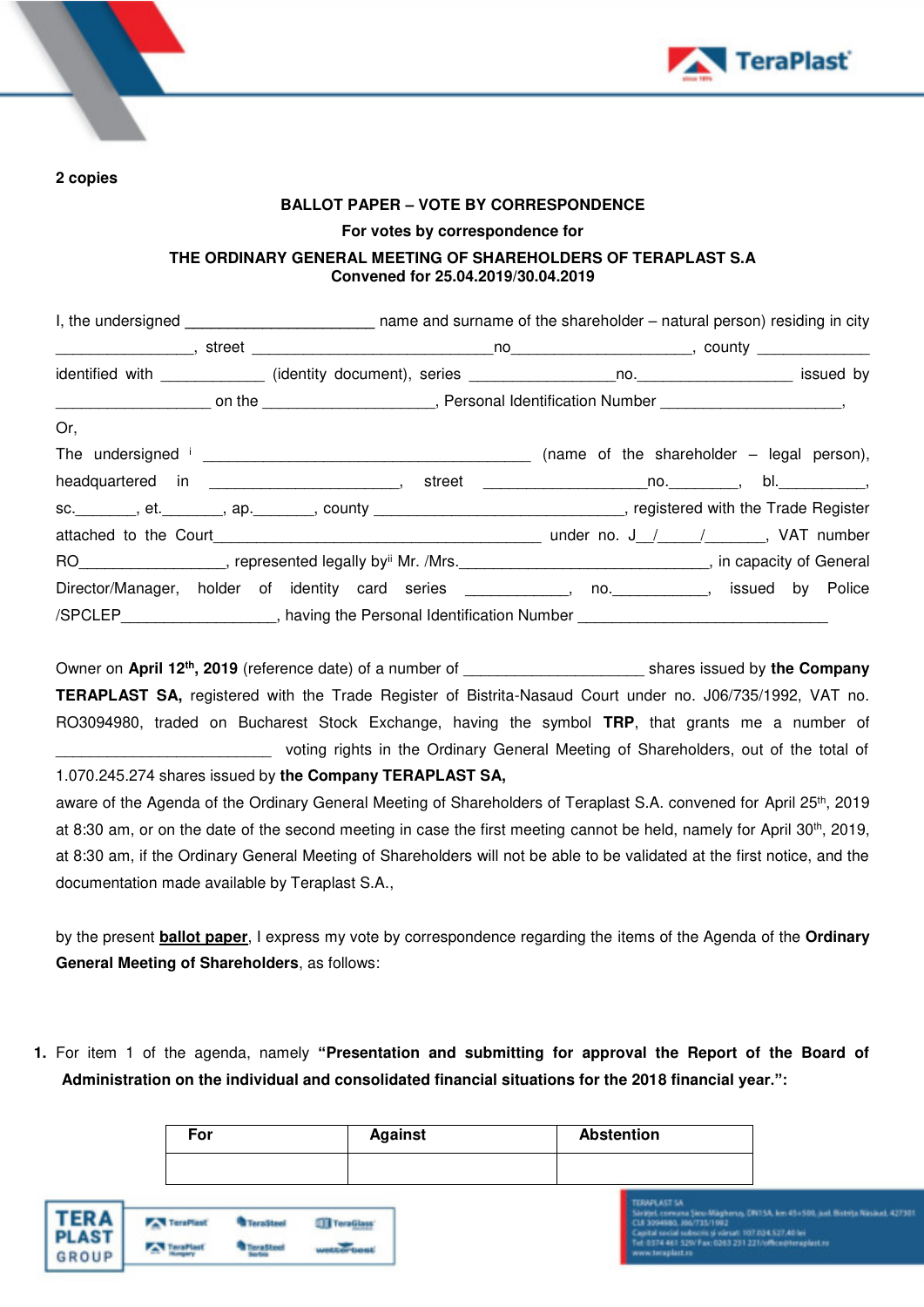

**2.** For item 2 of the agenda, namely: **"Presentation of the Report of the financial auditor ERNST & YOUNG ASSURANCE SERVICES S.R.L on the individual and consolidated financial statement for the 2018 financial year.":**

| For | <b>Against</b> | <b>Abstention</b> |
|-----|----------------|-------------------|
|     |                |                   |

**3.** For item 3 of the agenda, namely: **"Presentation and submitting for approval of the stand-alone financial statements for the 2018 financial year, according to the Report of the Board of Directors and the Report of the Company's financial auditor."**

| For | <b>Against</b> | <b>Abstention</b> |
|-----|----------------|-------------------|
|     |                |                   |

- **4.** For item 4 of the agenda, namely: **"Approval of the proposal of distribution of the net profit for the 2018 financial year, as follows:** 
	- **Net profit realized: 30,034,429 lei;**
	- **Legal reserves: 1,500,532 lei;**
	- **Reserves from net profit: 26,756,123.4 lei; (the amount from which the increase of the share capital will be made in accordance with the EGMS's agenda)**
	- **Retained earnings 1,777,773.60 lei;":**

| For | <b>Against</b> | <b>Abstention</b> |
|-----|----------------|-------------------|
|     |                |                   |

**5.** For item 5 of the agenda, namely: **"Presentation and submitting for approval of the consolidated financial statements for the 2018 financial year, according to the Report of the Board of Directors and the Report of the Company's financial auditor.":** 

| $\mathsf{For}$ | <b>Against</b> | <b>Abstention</b> |  |  |
|----------------|----------------|-------------------|--|--|
|                |                |                   |  |  |

**6.** For item 6 of the agenda, namely: **"Discharge of the Company's Board of Directors for the 2018 financial year.":**

| For | <b>Against</b> | <b>Abstention</b> |  |
|-----|----------------|-------------------|--|
|     |                |                   |  |

**7.** For item 7 of the agenda, namely: **"Presentation and submitting for approval of the Budget of Revenues and Expenses for the 2019 financial year.":**

| For | <b>Against</b> | <b>Abstention</b> |
|-----|----------------|-------------------|
|     |                |                   |

**8.** For item 8 of the agenda, namely: **"Presentation and submitting for approval of the Investment Program for the** 



# :<br>:is și vărun: 107.034.527,401ei<br>fax: 0353.231.221/office@teras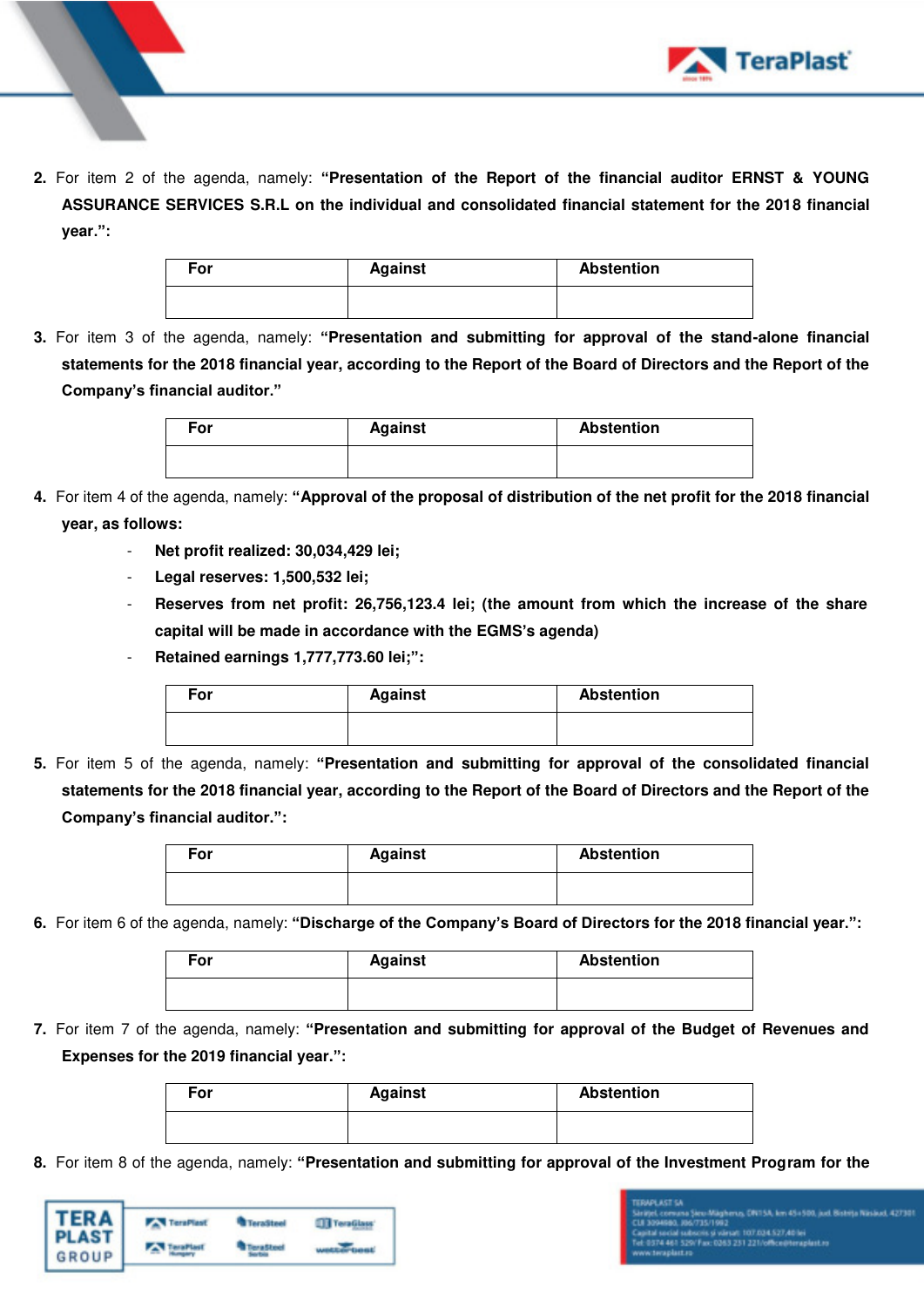

### **2019 financial year.":**

| For | <b>Against</b> | <b>Abstention</b> |  |
|-----|----------------|-------------------|--|
|     |                |                   |  |

**9.** For item 9 of the agenda, namely: **"Establishing the remuneration level of the members of the Board of Directors for the current year. The remuneration thus established shall remain valid until the next ordinary general meeting approving the amount of the administrators' remuneration.":**

| For | <b>Against</b> | <b>Abstention</b> |
|-----|----------------|-------------------|
|     |                |                   |

**10.**For item 10 of the agenda, namely: **"Empowering the Board of Directors to fulfill the decisions adopted by the Ordinary General Meeting of Shareholders.":**

| For | <b>Against</b> | <b>Abstention</b> |
|-----|----------------|-------------------|
|     |                |                   |

**11.**For item 11 of the agenda, namely: **"To authorise the Chairman of the Board of Directors, Mr. Dorel Goia, to sign, for and on behalf of all the shareholders present at the meeting, the OGMS Decision":**

| For | <b>Against</b> | <b>Abstention</b> |
|-----|----------------|-------------------|
|     |                |                   |

**12.**For item 12 of the agenda, namely: **"To authorize the company's legal adviser, Mrs. Diana Octavia Bretfelean, holder of ID card series X.B. no. 515915, to do everything that is necessary as to record the OGMS Decision at the Trade Register of Bistrita-Nasaud Court, and to publish such decision in the Official Gazette of Romania, Section 4.":**

| For | <b>Against</b> | <b>Abstention</b> |
|-----|----------------|-------------------|
|     |                |                   |

## Please find hereby attached a copy of the valid ID card<sup>iii</sup>/a copy of the registration certificate<sup>iv</sup>.

Note: Will be marked with "X" the box corresponding to the vote. The other boxes will not be filled in with any **mark.** 

This ballot paper was drawn up in accordance with the provisions of Law no. 24/2017 on the issuers of financial instruments and market operations, as well as A.S.F. Regulation No.5/2018.

| <b>TERA</b> | <b>TeraPlast</b> | <b>TeraSteel</b> |  |
|-------------|------------------|------------------|--|
| GROUP       |                  |                  |  |

# ivez<br>i värsati 107.034.527,40 lei<br>0363 231 221/office@teraplast.ro